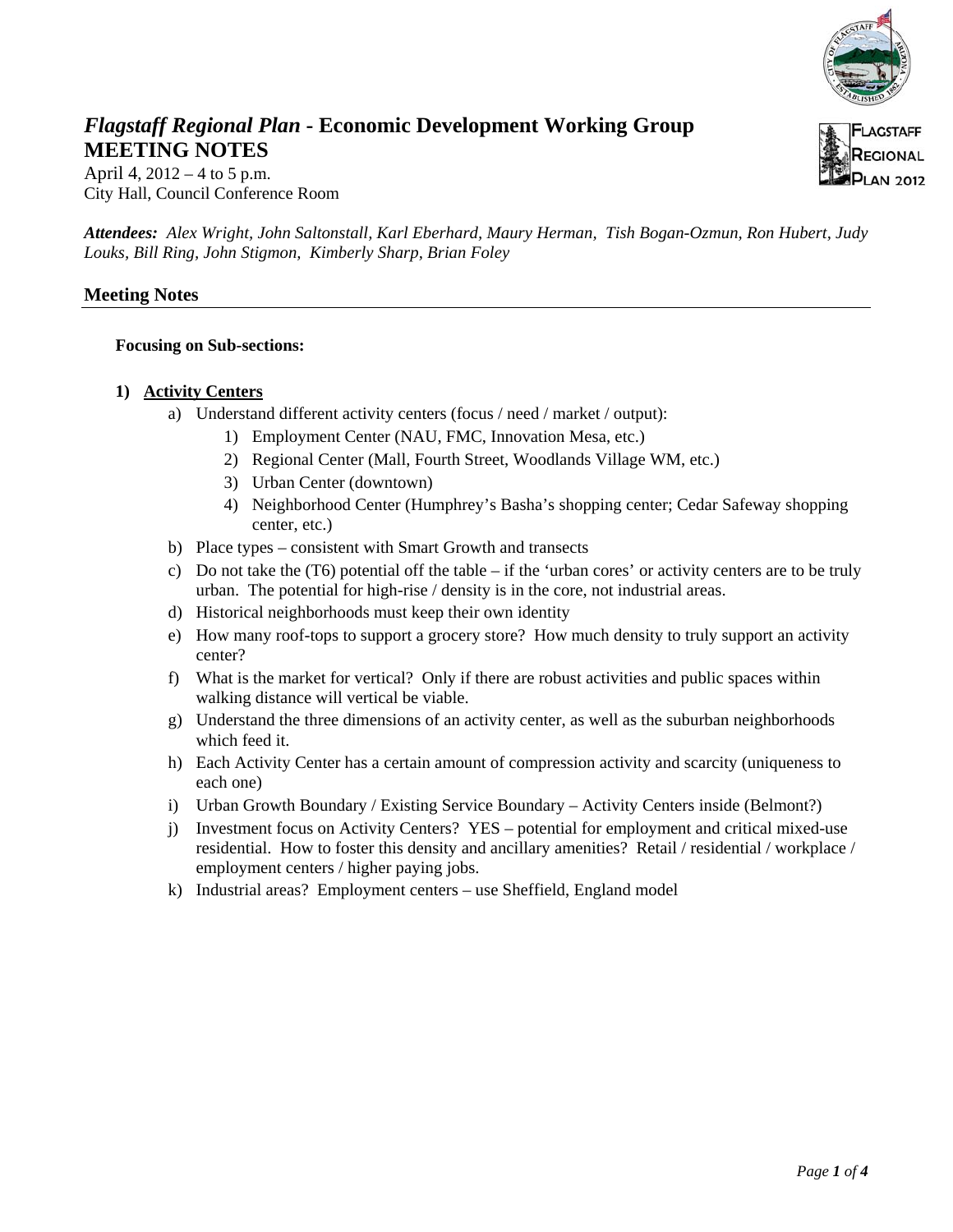

FLAGSTAFF Regional AN 2012

| <b>Flagstaff Region Activity Centers discussed</b> |                                                                                                                                                                                                                                                                                                                                                                                            |  |
|----------------------------------------------------|--------------------------------------------------------------------------------------------------------------------------------------------------------------------------------------------------------------------------------------------------------------------------------------------------------------------------------------------------------------------------------------------|--|
| <b>Existing</b>                                    | <b>Potential Future</b>                                                                                                                                                                                                                                                                                                                                                                    |  |
| Airport                                            | <b>Enhance Visual Gateway</b><br>R&D/tech cluster and related services, yes light Industrial, stage<br>2 incubation<br><b>Enterprise Incentives</b><br><b>Broadband Connectivity</b><br>Mixed use?<br>Have to have mixed use to support industrial business growth –<br>restaurants for lunch w/o travel trips.                                                                            |  |
| <b>Fourth Street</b>                               | Contextual<br>Promote redevelopment – recognize and reward reduced<br>municipal expense vs. green fields (incentive)<br>Employment center vs. just retail<br>May be the next local "go to" area<br>What about Steves?                                                                                                                                                                      |  |
| Milton Road                                        | Walk ability/bike, ped access<br>Cross traffic (ped) for NAU<br>$Context - gateway - multimodal$<br>Its late, but some design graphics – ie brick/stone<br>Lacks focus<br>Fix it<br>Seems to be growing west a bit<br>Infrastructure – Stormwater reap makes ED difficult.                                                                                                                 |  |
| <b>Innovation Mesa</b>                             | How promote mixed use?<br>Infrastructure context<br>Cost of development? - high<br>Is it near transportation or restaurants?                                                                                                                                                                                                                                                               |  |
| Downtown                                           | Historic preservation and parking<br>To exist Gov & tourism. Add creative employment<br>Surround with high density housing<br><b>Brick</b> new retail<br>Weals& vigitor hub - ability to interact<br>Central Business District<br>General professional services and support<br>T-6 high rise around<br>Incentivize by common parking and nixing requirements for<br>onsite private parking |  |
| <b>Butler Ave</b>                                  | Needs to be very missed use<br>Local and visitor use<br>I-40 interchange $-$ traffic/visibility<br>Clear signage/direction for drivers<br>Is truck stop viable?<br>Walkable – evening activities<br>Cultural center?<br>AC at I-40 interchange, not $4^{th}$ & Butler                                                                                                                      |  |
| East mall Area                                     | How to promote mixed use?<br>Enhance visual gateway (89 & I-40)<br>Route 66 preservation/promote                                                                                                                                                                                                                                                                                           |  |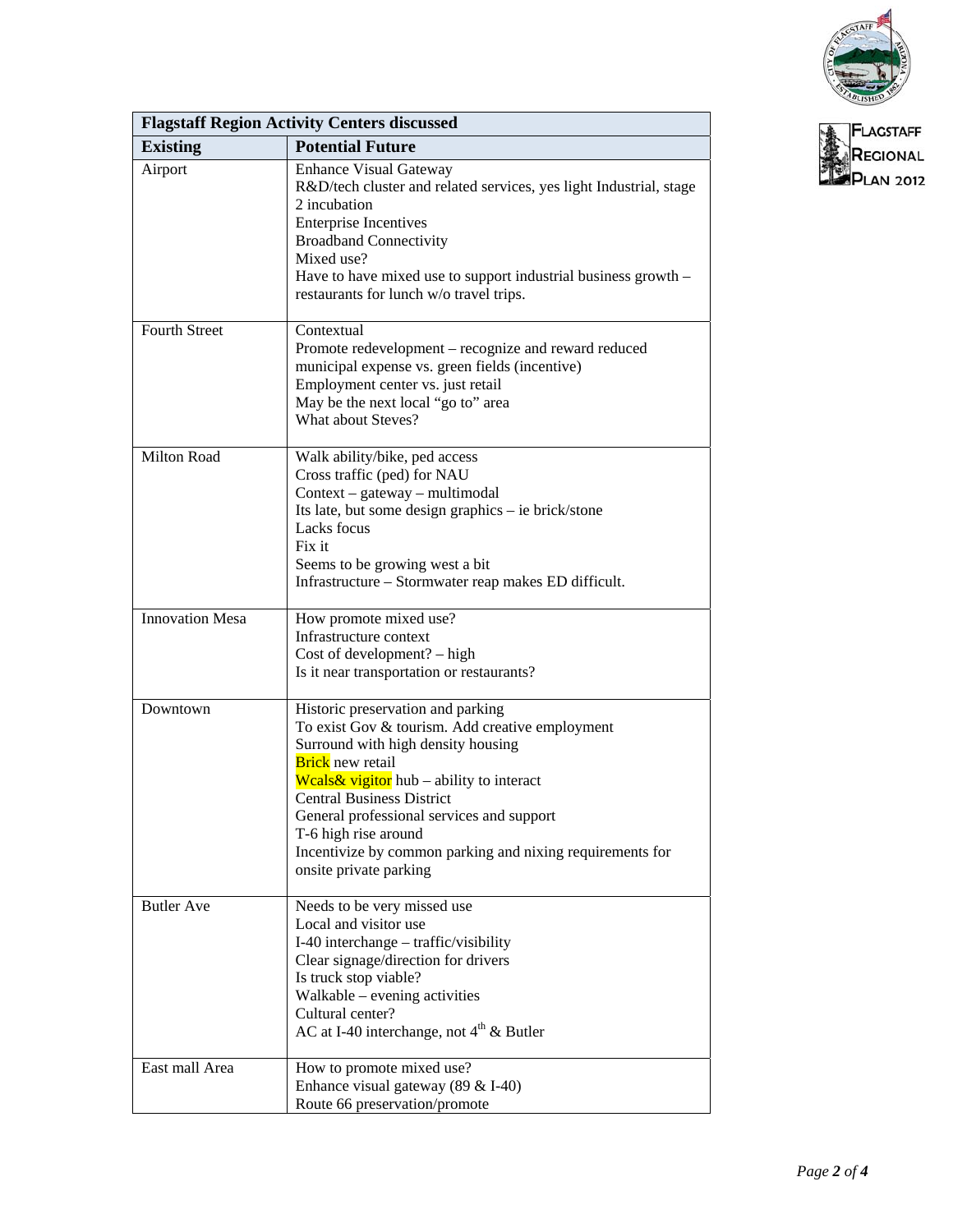

|                                                               | Park & ride? NAIPTA<br>Let it be a mall                                                                                                                                |
|---------------------------------------------------------------|------------------------------------------------------------------------------------------------------------------------------------------------------------------------|
| Neighborhood Center<br>- FMC/North<br>Humphreys/Ft.<br>Valley | Professional medical services $\&$ support<br>Housing for FMC guests (of patients)<br>Activities for hospital staff/guests<br>Context<br>Support services<br>Residents |
| Neighborhood Center<br>$-$ Lone Tree/JW<br>Powell             | Future – not existing only if Jun, point builds it. For walkability<br>of new residents<br>Impacts of transportation plans                                             |
| Neighborhood Center<br>- Cedar Safeway<br>Shopping            | Who & how does area serve?<br>Context<br>Pressure<br>Leave it alone<br>Other side of Cedar – Enhance area vs. just plaza                                               |

## **2) Responsive Government**

- a) A responsive government FOR a resilient economy to implement the policy  $\&$  goals.
- b) Government entities which are visionary and practical (a challenging combination).
- c) Why is government currently not responsive? People are afraid to make mistakes, but is it ok to make a mistake (take risks)– yet, do government employees get fired like the private sector?.
- d) Clarity or purpose from governing body.
- e) Responsive is reactive, but also must be proactive, balance with master plan coordinated foundation on which to say "yes" or "no".
- f) Government needs to not compete with private sector define the boundaries and play appropriate role. Have clarity of purpose.
- g) Sometimes government is the last to manage the Economic Development; yet without the larger organization – it doesn't happen. How to balance?
- h) Let private sector solve the problems. *(Is this contradictory with n. below?)*
- i) Public/private partnerships can compromise desired control.
- j) Amendments to zoning code and engineering standards to make the plan happen.
- k) Government role build the infrastructure be  $10 25$  years out ahead (set the table) of private sector – organization/mechanism to respond (ECONA).
- l) State government dysfunctional.
- m) Allow for self management of activity centers (organize selves).
- n) Issues ok with planning not at other departments how to allow the courage to change them?
- o) Government balance vision and format. Reorganize themselves instead of more government.
- p) Management needs to have the courage to say "make it so". Ex: Engineering standards
	- 1) Infill/redevelopment has different Engineering Standards then new build -> different b/c different needs.
- q) Flagstaff has amazing resources (NAU, I-40, I-17) yet Prescott is much more responsive